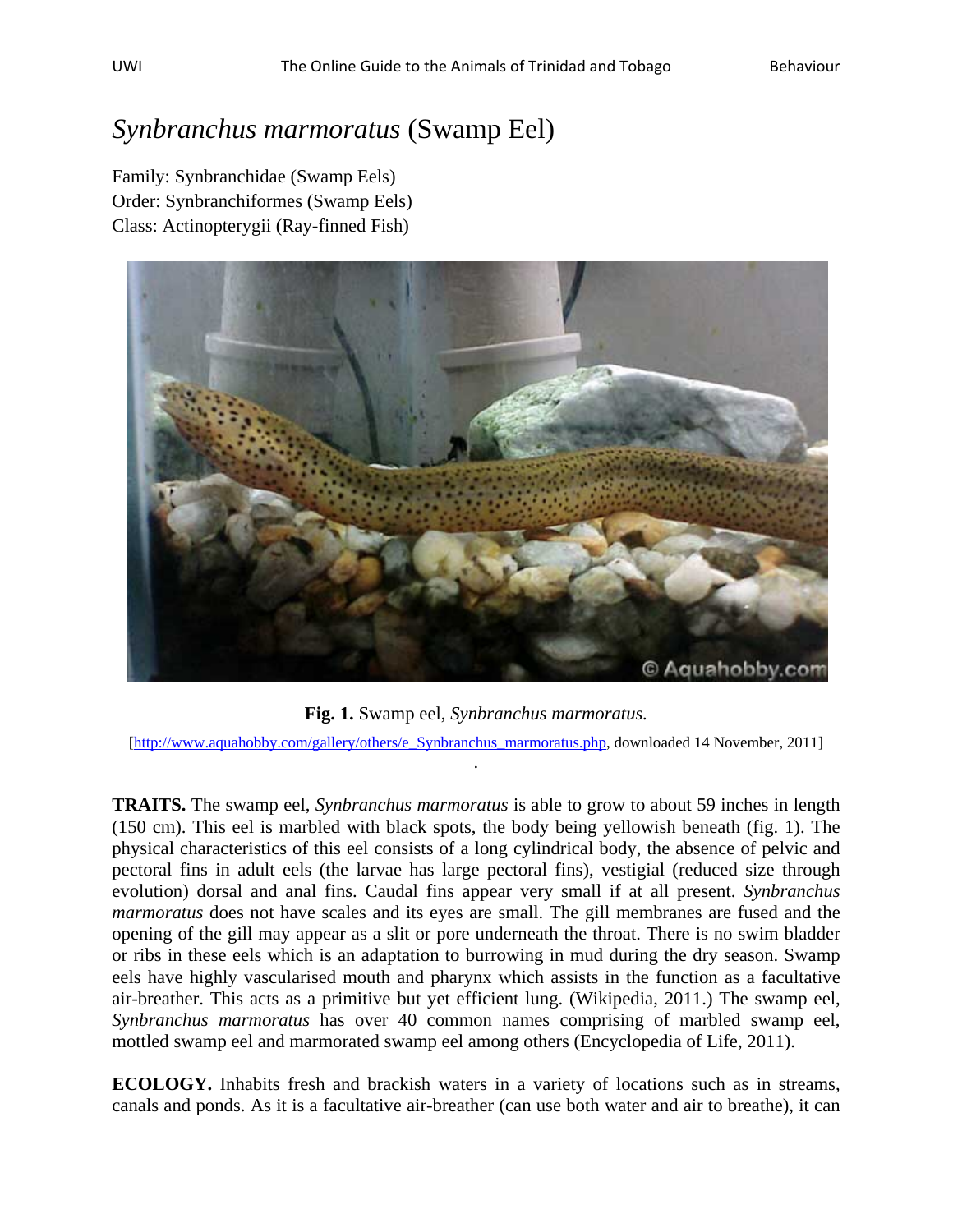be seen in both clear and murky waters. *S. marmoratus* is a nocturnal fish (active at night) found on the edge of the water which feeds on small fish, tadpoles and invertebrates. It is preyed on by larger organisms such as crocodilians and fish-eating birds (Novelguide 2011). In addition to tropical areas (Trinidad), they can be found from Mexico to Argentina.

**SOCIABILITY.** *S.marmoratus* can live in groups or alone (fig. 2). It is also pacific with other species but may feed on organisms that can fit in its mouth (RevistaAquario 2011).

**ACTIVITY.** *Synbranchus marmoratus* is a nocturnal species which are also able to move overland as a means of finding new habitat. During the beginning of the dry season when there is a decline in water level, they burrow through the soil where they go into a state of aestivation (dormancy). This burrow is mostly sub-horizontal with a vertical section which leads to the exterior by only one opening (Encyclopedia of Life 2011). While in this dormant state, the eel's metabolism slows down but if disturbed, it is able to flee. As the dry season progress, *Synbranchus marmoratus* burrow deeper to remain in contact with the water table. After the first rainfall, the eel will return to larger bodies of water (Graham, 1997). Experiments on *S.marmoratus* showed that it can survive six to nine months in drying laboratory conditions and tried to escape when uncovered from their tubes (Graham, 1997).

**FORAGING BEHAVIOUR.** As these eels have amphibious capability (survive on land) (fig. 3), they can create habitats on a wider range compared to other fishes. For instance, in South America and Panama, synbranchids are one of the few fishes found above major waterfalls. Synbranchus fishes have become an ecologically important predator on tadpoles in habitats where there is high elevation. They are also aggressive, nocturnal predators. They feed at night by methodically searching the shallows and burrows for food (Graham, 1997).

**AIR-BREATHING.** *S. marmoratus* are facultative air-breathers hence they can use either air or water to breathe. This is most probable as Synbranchids habitats are subject to hypoxia (reduced dissolved oxygen in water). Synbranchids respire aerially using a vascular epithelium that lines the mouth, pharynx, and the branchial chambers. *S.marmoratus* exposed to air breathe by holding their mouths open for extended periods of time (fig. 4). They perform this periodically. When the eel return to the water, the gulped air is held in its mouth and the inspired air is large enough to inflate the buccal, pharyngeal, and branchial cavaties. These breaths of air inspired can be so large, that the head of the fish can float. This position of the eel may prove advantageous as it may favour attack against prey that swim past. To prevent the loss of air during respiration and debris (mud) from entering the brachial chamber when burrowing, the opercular opening in *S. marmoratus* is reduced to a single, common ventral slit (Graham, 1997).

**SEXUAL BEHAVIOUR:** These eels may undergo sequential hermaphroditism, where some fish function first as females and then as males. This may occur around four years of age in the eels (Wikipedia, 2011). This is called protogyny and therefore the *S. marmoratus* is termed protogynous. Males from the beginning are called primary males while some begin as females, a characteristic that is termed diandric. When males and females come in contact, external fertilisation can take place.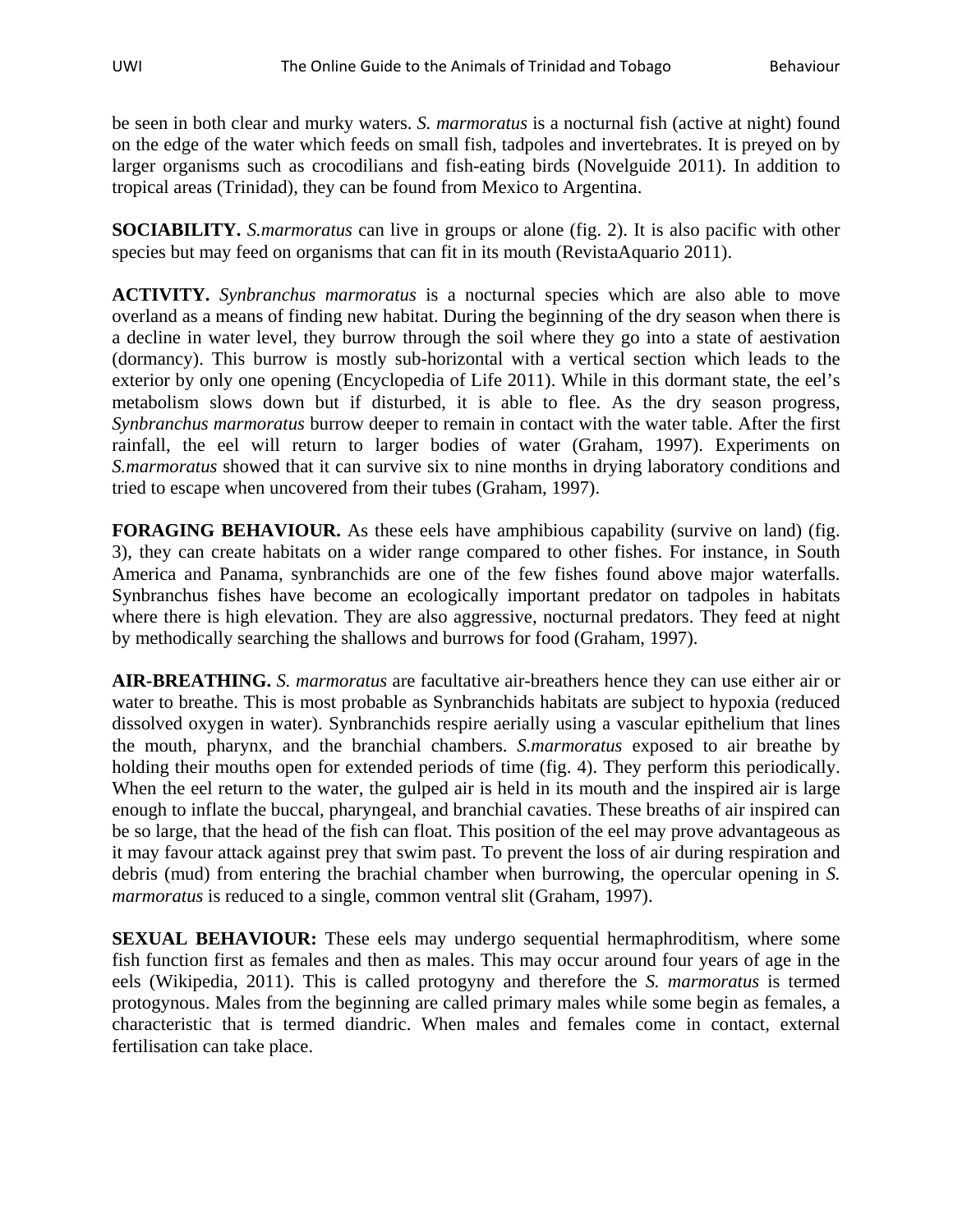**JUVENILE BEHAVIOUR.** Although the adults *S. marmoratus* are finless, the larvae are born with enlarged pectoral fins. The purpose of these large fins are to propel oxygenated water along the surface of the larva's body. The skin of the larva is also thin and highly vascularised, further enhancing its function of maximising as much oxygen intake into the larva's body from the surrondings water. As the larvae grows, adult organs that enable it to breathe begins to develop, and the eel no longer requires the fins. At the age of two weeks, the larvae sheds its pectoral fins and becomes an adult (Graham, 1997).

**PARENTAL CARE.** Experiments that were done, shown that male *S. marmoratus*, which guard nestlings, are capable of extruding aerially obtained oxygen across their skin into the nest water. Also, males had a greater capillary density in their skin compared to females. These features of the males would enable them to release as much as oxygen as possible in the water to their nestlings (Graham, 1997).

**GENERAL BEHAVIOUR AND ADAPTATIONS TO THE ENVIRONMENT.** Swamp eels are capable of extended amphibious (on land) trips brought about by snake-like undulations of their body. This usually occurs during the wet season. Overland movements allow synbranchids to reach streams above waterfalls. They hunt their prey by their sense of smell. By a corkscrewing motion of their body, these eels can dig burrows during the dry season in order to aestivate. Being finless, may allow adaptation for such movements (Graham, 1997).

## **REFERENCES**

Encyclopedia of Life (2011). Synbranchus marmoratus. http://eol.org/pages/211852/names/common\_names (accessed November 16, 2011).

Graham, J. B. (1997). The families of air-breathing fishes. In *Air-breathing fishes: evolution, diversity, and adaptation*, p 59-61. San Diego: Academic Press.

Novelguide (2011). Synbranchiformes. http://www.novelguide.com/a/discover/grze\_05/grze\_05\_00304.html (accessed November 16, 2011).

Revista AquÃrio (2011). Mussum, Marbled swamp eel (Synbranchus marmoratus).

http://www.revistaaquario.com/pt-br/synbranchus-marmoratus/ (accessed November 16, 2011).

Wikipedia (2011). Swamp eel. http://en.wikipedia.org/wiki/Swamp\_eel (accessed November 16, 2011).

Author: Georgette Patterson Posted online: 2011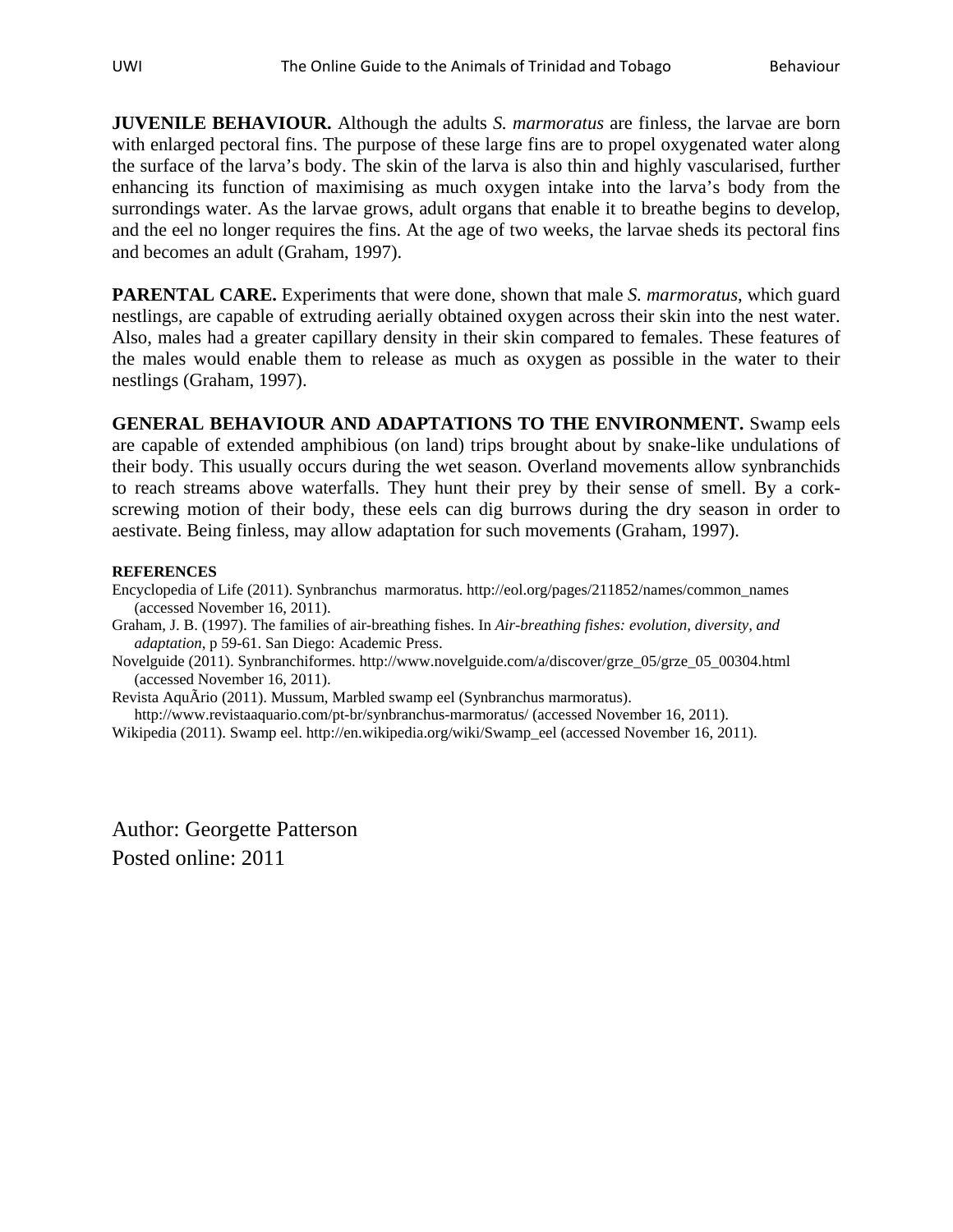

**Fig. 2.** *Synbranchus marmoratus* living in a group of two.

[\[http://www.revistaaquario.com/pt-br/synbranchus-marmoratus/,](http://www.revistaaquario.com/pt-br/synbranchus-marmoratus/) downloaded 14 November, 2011]



 **Fig. 3.** *Synbranchus marmoratus* on land.

[\[http://www.flickr.com/photos/knowprose/2501868142/,](http://www.flickr.com/photos/knowprose/2501868142/) downloaded 14 November, 2011]